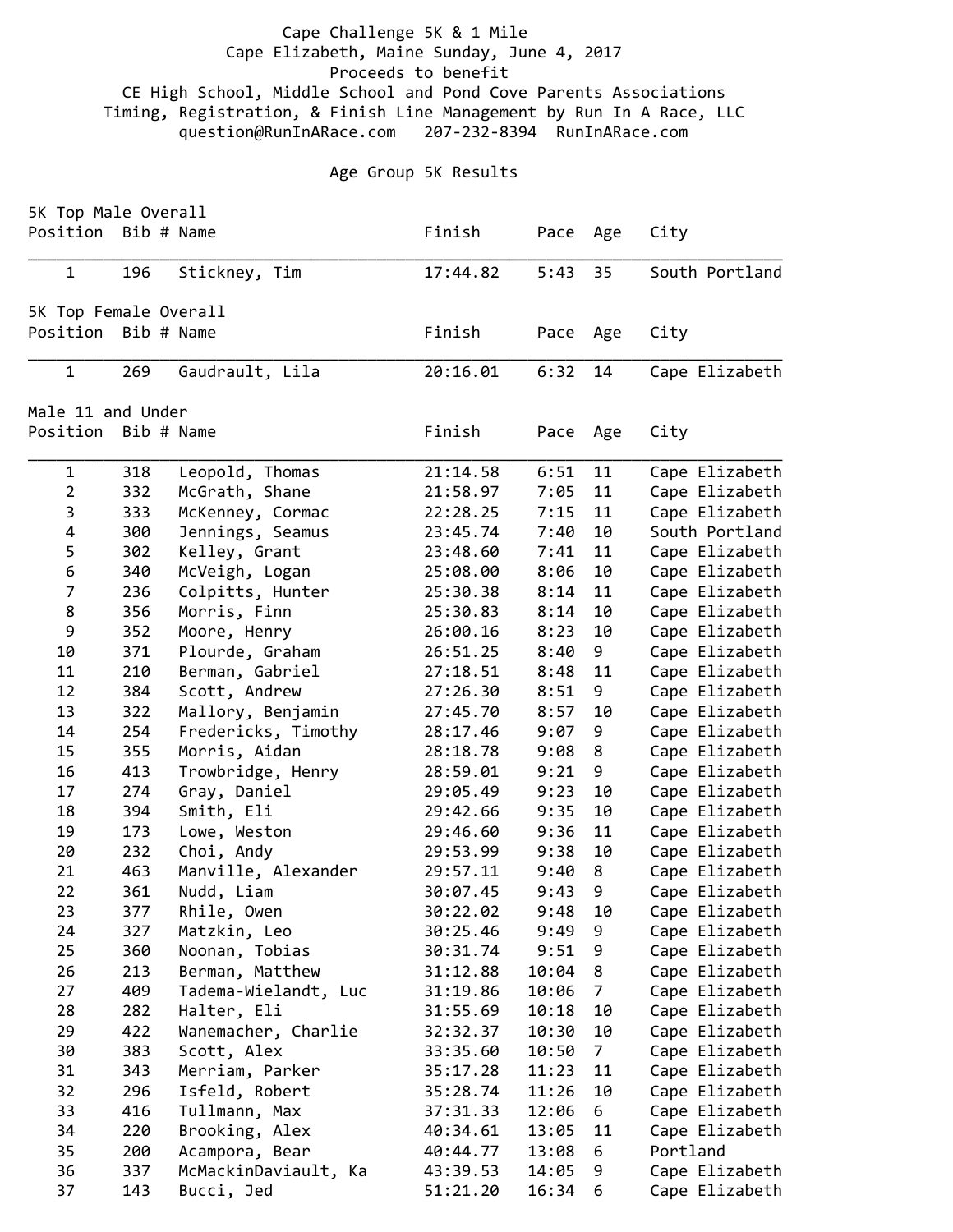| Position                | Bib # Name |                      | Finish   | Pace  | Age            | City           |
|-------------------------|------------|----------------------|----------|-------|----------------|----------------|
| 1                       | 321        | Mahoney, Hadley      | 21:36.30 | 6:58  | 11             | Cape Elizabeth |
| $\overline{2}$          | 320        | Mahoney, Cookie      | 21:48.86 | 7:02  | 11             | Cape Elizabeth |
| 3                       | 242        | DeGeorge, Charlotte  | 22:32.38 | 7:16  | 11             | Cape Elizabeth |
| 4                       | 314        | Lench, Gillian       | 24:58.72 | 8:03  | 9              | Cape Elizabeth |
| 5                       | 184        | Evans, Sage          | 25:00.43 | 8:04  | 10             | Cape Elizabeth |
| 6                       | 256        | Fremont, Ainsley     | 25:49.47 | 8:20  | 11             | Cape Elizabeth |
| $\overline{7}$          | 428        | Young, Emma          | 26:08.76 | 8:26  | 11             | Cape Elizabeth |
| 8                       | 225        | Buterbaugh, Alexandr | 29:28.84 | 9:30  | 10             | Cape Elizabeth |
| 9                       | 177        | Johnson, Hadley      | 29:41.79 | 9:35  | 10             | Cape Elizabeth |
| 10                      | 263        | Frothingham, Hannah  | 29:57.87 | 9:40  | 8              | Cape Elizabeth |
| 11                      | 403        | Stoecklein, Lulu     | 30:29.34 | 9:50  | 9              | Cape Elizabeth |
| 12                      | 204        | Barbieri, Giama      | 31:06.95 | 10:02 | 9              | Cape Elizabeth |
| 13                      | 228        | Callahan, Grace      | 31:18.65 | 10:06 | 10             | Cape Elizabeth |
| 14                      | 336        | McMackinDaviault, Av | 31:36.53 | 10:12 | 9              | Cape Elizabeth |
| 15                      | 388        | Shaw, Lucy           | 32:27.56 | 10:28 | 10             | Cape Elizabeth |
| 16                      | 399        | Spier, Coco          | 32:36.96 | 10:31 | 11             | Cape Elizabeth |
| 17                      | 289        | Hoss, Kaela          | 33:19.96 | 10:45 | 9              | Cape Elizabeth |
| 18                      | 462        | Manville, Ellie      | 33:21.22 | 10:45 | 10             | Cape Elizabeth |
| 19                      | 182        | Evans, Phoebe        | 33:29.71 | 10:48 | 8              | Cape Elizabeth |
| 20                      | 454        | Dinnerstein, Zoe     | 33:35.48 | 10:50 | 11             | Cape Elizabeth |
| 21                      | 374        | Reeves, Isabella     | 34:28.80 | 11:07 | 10             | Cape Elizabeth |
| 22                      | 203        | Barbieri, Adilene    |          | 11:14 | 9              | Cape Elizabeth |
|                         |            |                      | 34:48.03 |       |                |                |
| 23                      | 419        | Urbanek, Liv         | 36:06.58 | 11:39 | 11             | Cape Elizabeth |
| 24                      | 159        | Noa Tamir, Honor     | 36:49.04 | 11:53 | $\overline{7}$ | Cape Elizabeth |
| 25                      | 171        | Cochran, Georgia     | 36:50.95 | 11:53 | 10             | Cape Elizabeth |
| 26                      | 158        | Tamir, Autum         | 37:01.46 | 11:56 | 9              | Cape Elizabeth |
| 27                      | 325        | Martinez, Andres     | 38:04.85 | 12:17 | 9              | Cape Elizabeth |
| 28                      | 198        | Wagner, Viviana      | 38:16.37 | 12:21 | 9              | Cape Elizabeth |
| 29                      | 264        | Frothingham, Molly   | 38:23.23 | 12:23 | 11             | Cape Elizabeth |
| 30                      | 308        | Kleeman, Luca        | 38:31.80 | 12:25 | 8              | Cape Elizabeth |
| 31                      | 179        | Weyrens, Olive       | 38:55.10 | 12:33 | 10             | Cape Elizabeth |
| 32                      | 306        | Kleeman, Avery       | 39:09.39 | 12:38 | 6              | Cape Elizabeth |
| 33                      | 218        | Briman, Chloe        | 42:58.77 | 13:52 | 11             | Cape Elizabeth |
| 34                      | 161        | Carver, Bella        | 43:19.87 | 13:58 | 11             | Cape Elizabeth |
| 35                      | 170        | Krigman, Chaya       | 43:19.99 | 13:58 | 10             | Cape Elizabeth |
| 36                      | 155        | Ferriten, Isabella   | 44:33.69 | 14:22 | 11             | Cape Elizabeth |
| 37                      | 241        | DeGeorge, Alice      | 45:10.37 | 14:34 | 6              | Cape Elizabeth |
| Male 12 - 14            |            |                      |          |       |                |                |
| Position                | Bib # Name |                      | Finish   | Pace  | Age            | City           |
| $\mathbf{1}$            | 461        | Dinnerstein, Isaac   | 19:56.18 | 6:26  | 14             | Cape Elizabeth |
| $\overline{2}$          | 378        | Rickman, James       | 21:01.98 | 6:47  | 12             | Cape Elizabeth |
| 3                       | 365        | Perruzzi, Ricky      | 21:25.85 | 6:55  | 14             | Cape Elizabeth |
| $\overline{\mathbf{4}}$ | 381        | Ryzhov, Daniel       | 21:39.00 | 6:59  | 13             | Cape Elizabeth |
| 5                       | 426        | Willitts, Colin      | 22:13.13 | 7:10  | 12             | Cape Elizabeth |
| 6                       | 285        | Harrison, Gabe       | 22:23.72 | 7:13  | 13             | Cape Elizabeth |
| $\overline{7}$          | 304        | Kelley, Stewart      | 22:29.46 | 7:15  | 12             | Cape Elizabeth |
| 8                       | 335        | McKenney, Keegan     | 22:56.75 | 7:24  | 13             | Cape Elizabeth |
| 9                       | 414        | Trowbridge, Robbie   | 23:21.09 | 7:32  | 12             | Cape Elizabeth |
| 10                      | 186        | Altenburg, Ben       | 23:37.47 | 7:37  | 12             | Cape Elizabeth |
| 11                      | 266        | Garvin, Charlie      | 24:51.66 | 8:01  | 12             | Cape Elizabeth |
| 12                      | 284        | Harrison, Eben       | 25:16.82 | 8:09  | 12             | Cape Elizabeth |
| 13                      | 162        | deVries, Laurent     | 25:19.77 | 8:10  | 12             | Cape Elizabeth |
| 14                      | 275        | Gray, John           | 26:56.90 | 8:41  | 13             | Cape Elizabeth |
|                         |            |                      |          |       |                |                |

Female 11 and Under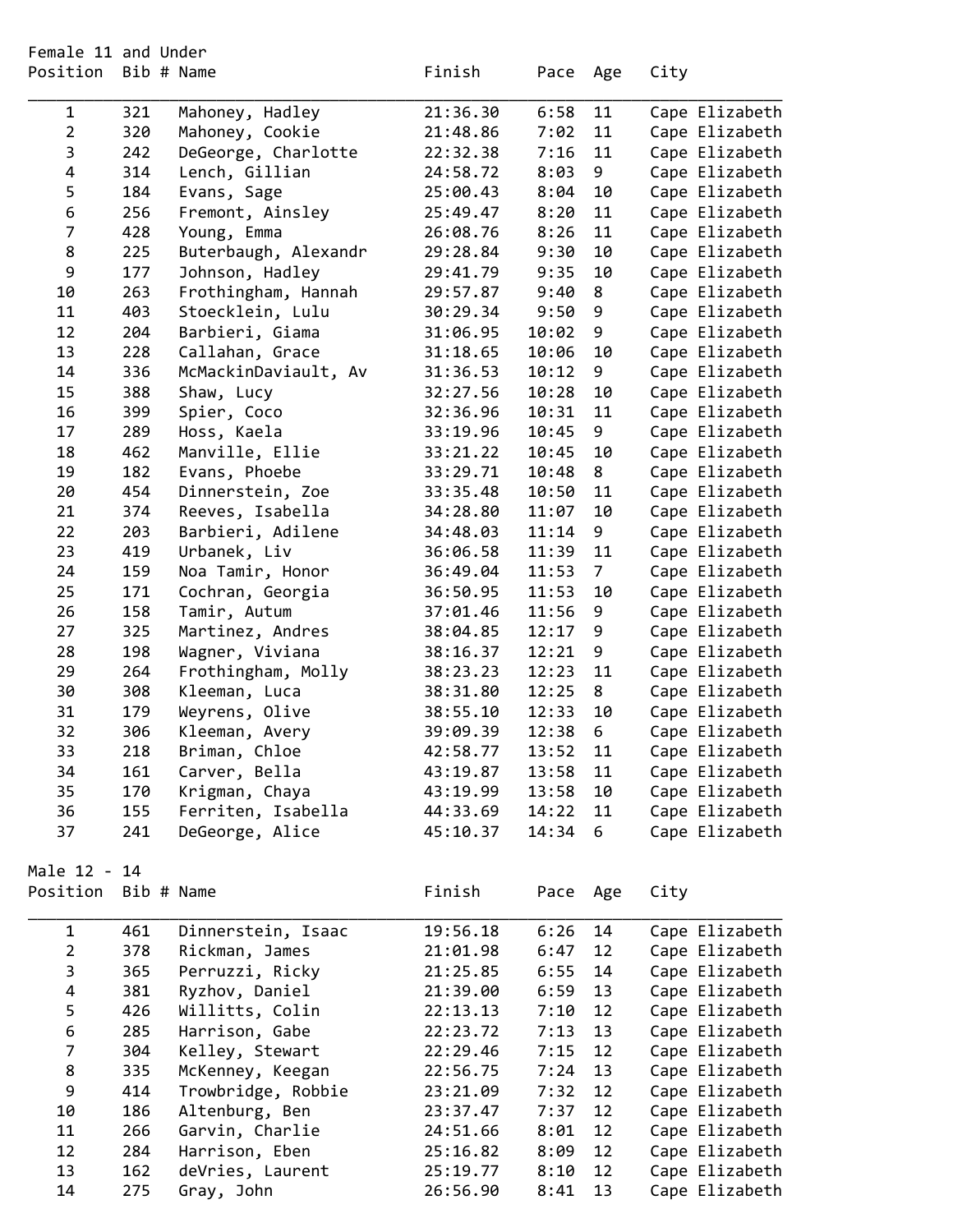| 15<br>16<br>17<br>18<br>19            | 247<br>309<br>278<br>341<br>372 | Doherty, Egan<br>Kuhrt, Heiki<br>Gustafson, Oscar<br>Merriam, Carter<br>Plourde, Ian | 27:54.43<br>28:23.47<br>32:35.67<br>32:49.95<br>33:46.43 | 9:00<br>9:09<br>10:31<br>10:35<br>10:54 | 13<br>12<br>13<br>12<br>12 | Cape Elizabeth<br>Cape Elizabeth<br>Cape Elizabeth<br>Cape Elizabeth<br>Cape Elizabeth |
|---------------------------------------|---------------------------------|--------------------------------------------------------------------------------------|----------------------------------------------------------|-----------------------------------------|----------------------------|----------------------------------------------------------------------------------------|
| Female 12 - 14<br>Position Bib # Name |                                 |                                                                                      | Finish                                                   | Pace                                    | Age                        | City                                                                                   |
| $\mathbf 1$                           | 185                             | Evans, Zoe                                                                           | 23:08.24                                                 | 7:28                                    | 14                         | Cape Elizabeth                                                                         |
| $\overline{2}$                        | 226                             | Buterbaugh, Annemiek                                                                 | 23:29.10                                                 | 7:35                                    | 12                         | Cape Elizabeth                                                                         |
| 3                                     | 329                             | McCarthy, Madi                                                                       | 23:52.39                                                 | 7:42                                    | 13                         | Cape Elizabeth                                                                         |
| 4                                     | 353                             | Moore, Juliet                                                                        | 23:58.62                                                 | 7:44                                    | 12                         | Cape Elizabeth                                                                         |
| 5                                     | 331                             | McDonald, Claire                                                                     | 25:40.01                                                 | 8:17                                    | 13                         | Cape Elizabeth                                                                         |
| 6                                     | 265                             | Gagne, Ellie                                                                         | 26:30.75                                                 | 8:33                                    | 13                         | Cape Elizabeth                                                                         |
| $\overline{7}$                        | 351                             | Monson, Anya                                                                         | 27:29.30                                                 | 8:52                                    | 12                         | Cape Elizabeth                                                                         |
| 8                                     | 420                             | Vaine, Madalynn                                                                      | 28:28.60                                                 | 9:11                                    | 13                         | Cape Elizabeth                                                                         |
| 9                                     | 401                             | Spier, Sabine                                                                        | 28:28.61                                                 | 9:11                                    | 13                         | Cape Elizabeth                                                                         |
| 10                                    | 369                             | Pivirotto, Diana                                                                     | 28:36.63                                                 | 9:14                                    | 12                         | Cape Elizabeth                                                                         |
| 11                                    | 219                             | Briman, Ella                                                                         | 28:44.52                                                 | 9:16                                    | 13                         | Cape Elizabeth                                                                         |
| 12                                    | 390                             | Simopoulos, Madalyn                                                                  | 28:48.06                                                 | 9:17                                    | 12                         | Cape Elizabeth                                                                         |
| 13                                    | 287                             | Hetrick, Meredith                                                                    | 28:53.13                                                 | 9:19                                    | 14                         | Cape Elizabeth                                                                         |
| 14                                    | 299                             | Jennings, Callie                                                                     | 32:50.28                                                 | 10:35                                   | 13                         | South Portland                                                                         |
| 15                                    | 297                             | Isfeld, Sara                                                                         | 34:48.28                                                 | 11:14                                   | 13                         | Cape Elizabeth                                                                         |
| 16                                    | 262                             | Frothingham, Emma                                                                    | 35:05.37                                                 | 11:19                                   | 14                         | Cape Elizabeth                                                                         |
| 17                                    | 211                             | Berman, Isabel                                                                       | 46:42.43                                                 | 15:04                                   | 14                         | Cape Elizabeth                                                                         |
| 18                                    | 368                             | Piper, Melina                                                                        | 47:00.60                                                 | 15:10                                   | 14                         | Scarborough                                                                            |
| Male 15 - 19<br>Position Bib # Name   |                                 |                                                                                      | Finish                                                   |                                         |                            |                                                                                        |
|                                       |                                 |                                                                                      |                                                          | Pace                                    | Age                        | City                                                                                   |
| $\mathbf 1$                           | 206                             | Bassett, Jack                                                                        | 17:58.25                                                 | 5:48                                    | 15                         | Cape Elizabeth                                                                         |
| $\overline{2}$                        | 424                             | Willitts, Aidan                                                                      | 20:00.12                                                 | 6:27                                    | 16                         | Cape Elizabeth                                                                         |
| 3                                     | 271                             | Glidden, Alex                                                                        | 20:35.04                                                 | 6:38                                    | 17                         | Cape Elizabeth                                                                         |
| 4                                     | 237                             | Connolly, Ryan                                                                       | 21:35.66                                                 | 6:58                                    | 15                         | Cape Elizabeth                                                                         |
| 5                                     | 366                             | Piper, Charlie                                                                       | 21:46.70                                                 | 7:01                                    | 17                         | Scarborough                                                                            |
| 6                                     | 293                             | Inhorn, Vince                                                                        | 22:06.48                                                 | 7:08                                    | 15                         | Cape Elizabeth                                                                         |
| $\overline{7}$                        | 292                             | Inhorn, Tony                                                                         | 22:23.40                                                 | 7:13                                    | 17                         | Cape Elizabeth                                                                         |
| 8                                     | 379                             | Rieger, Darius                                                                       | 23:09.46                                                 | 7:28                                    | 16                         | Cape Elizabeth                                                                         |
| 9                                     | 175                             | Brock, Carter                                                                        | 23:29.99                                                 | 7:35                                    | 18                         | Cape Elizabeth                                                                         |
| Female 15 - 19                        |                                 |                                                                                      |                                                          |                                         |                            |                                                                                        |
| Position Bib # Name                   |                                 |                                                                                      | Finish                                                   | Pace                                    | Age                        | City                                                                                   |
| $\mathbf{1}$                          | 235                             | Clarke, Emma                                                                         | 39:00.28                                                 | 12:35                                   | 15                         | Cape Elizabeth                                                                         |
| $\overline{2}$                        | 436                             | Spencer, Mia                                                                         | 41:07.85                                                 | 13:16                                   | 16                         | Cape Elizabeth                                                                         |
| 3                                     | 157                             | Campbell, Hope                                                                       | 41:08.03                                                 | 13:16                                   | 15                         | Cape Elizabeth                                                                         |
| Male 20 - 29                          |                                 |                                                                                      |                                                          |                                         |                            |                                                                                        |
| Position Bib # Name                   |                                 |                                                                                      | Finish                                                   | Pace Age                                |                            | City                                                                                   |
| $\mathbf{1}$                          | 301                             | Jones, Charles                                                                       | 19:07.53                                                 | 6:10                                    | 20                         | Cape Elizabeth                                                                         |
| $\overline{2}$                        | 215                             | Boutte, Matthew                                                                      | 30:43.94                                                 | 9:55                                    | 27                         | Biddeford                                                                              |
| Female 20 - 29                        |                                 |                                                                                      |                                                          |                                         |                            |                                                                                        |
| Position Bib # Name                   |                                 |                                                                                      | Finish                                                   | Pace                                    | Age                        | City                                                                                   |
| 1                                     | 363                             | Parady, Tia                                                                          | 24:27.69                                                 | 7:53                                    | 26                         | Scarborough                                                                            |
| $\overline{2}$                        | 178                             | Herbig, Gabrielle                                                                    | 26:22.61                                                 | 8:30                                    | 29                         | Scarborough                                                                            |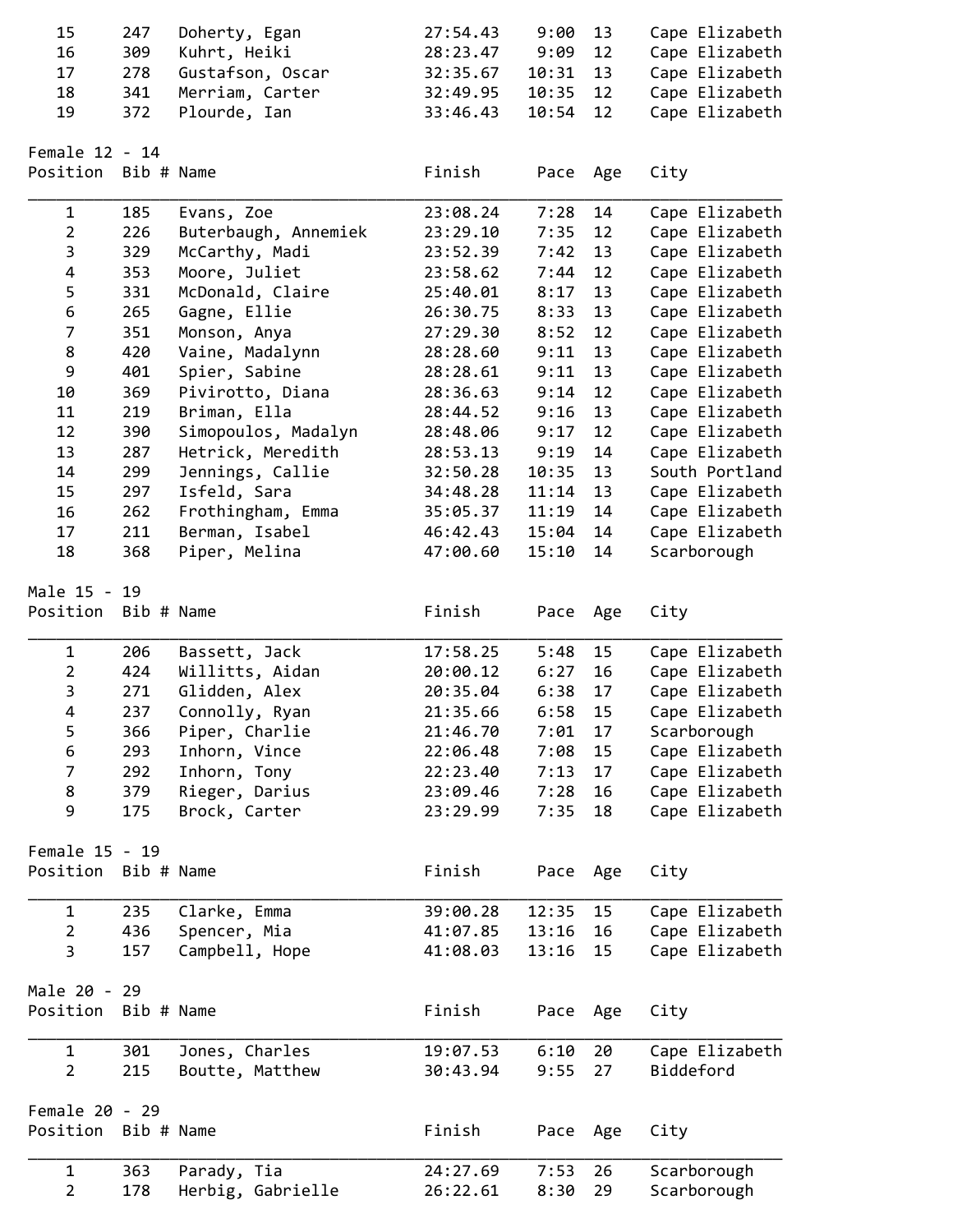| 3                   | 238        | Danforth, Ericka     | 30:34.91 | 9:52     | 25  | Cape Elizabeth |
|---------------------|------------|----------------------|----------|----------|-----|----------------|
| 4                   | 364        | Paul, Michelle       | 30:35.17 | 9:52     | 27  | Scarborough    |
| 5                   | 201        | Acampora, Holly      | 45:13.22 | 14:35    | 26  | Portland       |
| 6                   | 142        | Bucci, Tara          | 50:33.63 | 16:18    | 29  | Cape Elizabeth |
|                     |            |                      |          |          |     |                |
| Male 30 - 39        |            |                      |          |          |     |                |
| Position Bib # Name |            |                      | Finish   | Pace Age |     | City           |
| $\mathbf 1$         | 189        | Myerowitz, Zev       | 18:21.11 | 5:55     | 33  | Cape Elizabeth |
| $\overline{2}$      | 348        | Mitchell, Jeff       | 23:15.23 | 7:30     | 37  | Cape Elizabeth |
| 3                   | 429        | Young, Michael       | 26:08.90 | 8:26     | 38  | Cape Elizabeth |
| 4                   | 396        | Soch, Mathew         | 27:58.54 | 9:01     | 39  | Cape Elizabeth |
| 5                   | 249        | Fallon, Andrew       | 29:05.26 | 9:23     | 36  | Cape Elizabeth |
| 6                   | 359        | Noonan, John         | 30:31.90 | 9:51     | 39  | Cape Elizabeth |
| $\overline{7}$      | 402        | Steinberg, Ezra      | 30:45.41 | 9:55     | 38  | Cape Elizabeth |
| 8                   | 231        | Charpentier, Joseph  | 31:04.27 | 10:01    | 33  | Cape Elizabeth |
| 9                   | 410        | Tadema-Wielandt, Mic | 31:19.95 | 10:06    | 39  | Cape Elizabeth |
| 10                  | 385        | Scott, Tyler         | 33:43.67 | 10:53    | 32  | Cape Elizabeth |
| Female 30 - 39      |            |                      |          |          |     |                |
| Position Bib # Name |            |                      | Finish   | Pace Age |     | City           |
|                     |            |                      |          |          |     |                |
| $\mathbf 1$         | 234        | Chornyak, Anna       | 20:46.69 | 6:42     | 33  | Portland       |
| $\overline{2}$      | 222        | Brownell, Sarah      | 24:07.48 | 7:47     | 37  | Cape Elizabeth |
| 3                   | 305        | Kerr, Lisa           | 24:39.87 | 7:57     | 31  | Cape Elizabeth |
| 4                   | 349        | Mitchell, Jen        | 25:49.98 | 8:20     | 38  | Cape Elizabeth |
| 5                   | 288        | Higgins, Mara        | 26:11.20 | 8:27     | 36  | Cape Elizabeth |
| 6                   | 281        | Hall, Renee          | 27:08.99 | 8:45     | 30  | Portland       |
| $\overline{7}$      | 190        | Brosnam, Becky       | 27:14.73 | 8:47     | 38  | Cape Elizabeth |
| 8                   | 252        | Fourre, Laura        | 27:16.66 | 8:48     | 33  | Cape Elizabeth |
| 9                   | 280        | Gutner, Rachel       | 27:24.38 | 8:50     | 39  | Cape Elizabeth |
| 10                  | 257        | Fremont, Kerriann    | 28:05.71 | 9:04     | 39  | Cape Elizabeth |
| 11                  | 250        | Fallon, Renee        | 29:05.17 | 9:23     | 36  | Cape Elizabeth |
| 12                  | 443        | Rees, Lily           | 29:14.19 | 9:26     | 36  | Cape Elizabeth |
| 13                  | 418        | Urbanek, Katherine   | 29:17.07 | 9:27     | 38  | Cape Elizabeth |
| 14                  | 230        | Charpentier, Erika   | 29:55.83 | 9:39     | 32  | Cape Elizabeth |
| 15                  | 276        | Green, Jaime         | 30:45.49 | 9:55     | 34  | Cape Elizabeth |
| 16                  | 239        | Dean, Precious       | 31:35.47 | 10:11    | 35  | Cape Elizabeth |
| 17                  | 167        | Carr, Andrea         | 36:45.05 | 11:51    | 38  | Cape Elizabeth |
| 18                  | 294        | Isfeld, Bradley      | 37:29.58 | 12:05    | 39  | Cape Elizabeth |
| 19                  | 358        | Murray, Cristen      | 37:45.08 | 12:11    | 39  | Cape Elizabeth |
| Male 40 - 49        |            |                      |          |          |     |                |
| Position            | Bib # Name |                      | Finish   | Pace     | Age | City           |
| $\mathbf 1$         | 421        | Walsh, Philip        | 21:21.93 | 6:53     | 45  | Cape Elizabeth |
| $\overline{2}$      | 279        | Guthrie, Drew        | 21:56.06 | 7:05     | 48  | Cape Elizabeth |
| 3                   | 312        | Law, Jeremy          | 22:33.09 | 7:16     | 40  | Cape Elizabeth |
| 4                   | 258        | Fremont, Oliver      | 23:23.20 | 7:33     | 45  | Cape Elizabeth |
| 5                   | 197        | Stanley, Dana        | 23:32.89 | 7:35     | 48  | Cape Elizabeth |
| 6                   | 188        | Altenburg, Garth     | 23:37.64 | 7:37     | 44  | Cape Elizabeth |
| $\overline{7}$      | 217        | Brennan, Shane       | 23:40.75 | 7:38     | 45  | Cape Elizabeth |
| 8                   | 248        | Dyer, Reed           | 23:59.12 | 7:44     | 45  | Cape Elizabeth |
| 9                   | 240        | Debruyn, Ryan        | 23:59.29 | 7:44     | 41  | Cape Elizabeth |
| 10                  | 386        | Servidio, Rick       | 24:08.06 | 7:47     | 42  | Cape Elizabeth |
| 11                  | 382        | Ryzhov, Sergey       | 24:16.23 | 7:50     | 45  | Cape Elizabeth |
| 12                  | 354        | Moore, Michael       | 24:24.57 | 7:52     | 46  | Cape Elizabeth |
| 13                  | 181        | Evans, Devon         | 25:01.02 | 8:04     | 44  | Cape Elizabeth |
| 14                  | 303        | Kelley, Peter        | 25:06.46 | 8:06     | 47  | Cape Elizabeth |
|                     |            |                      |          |          |     |                |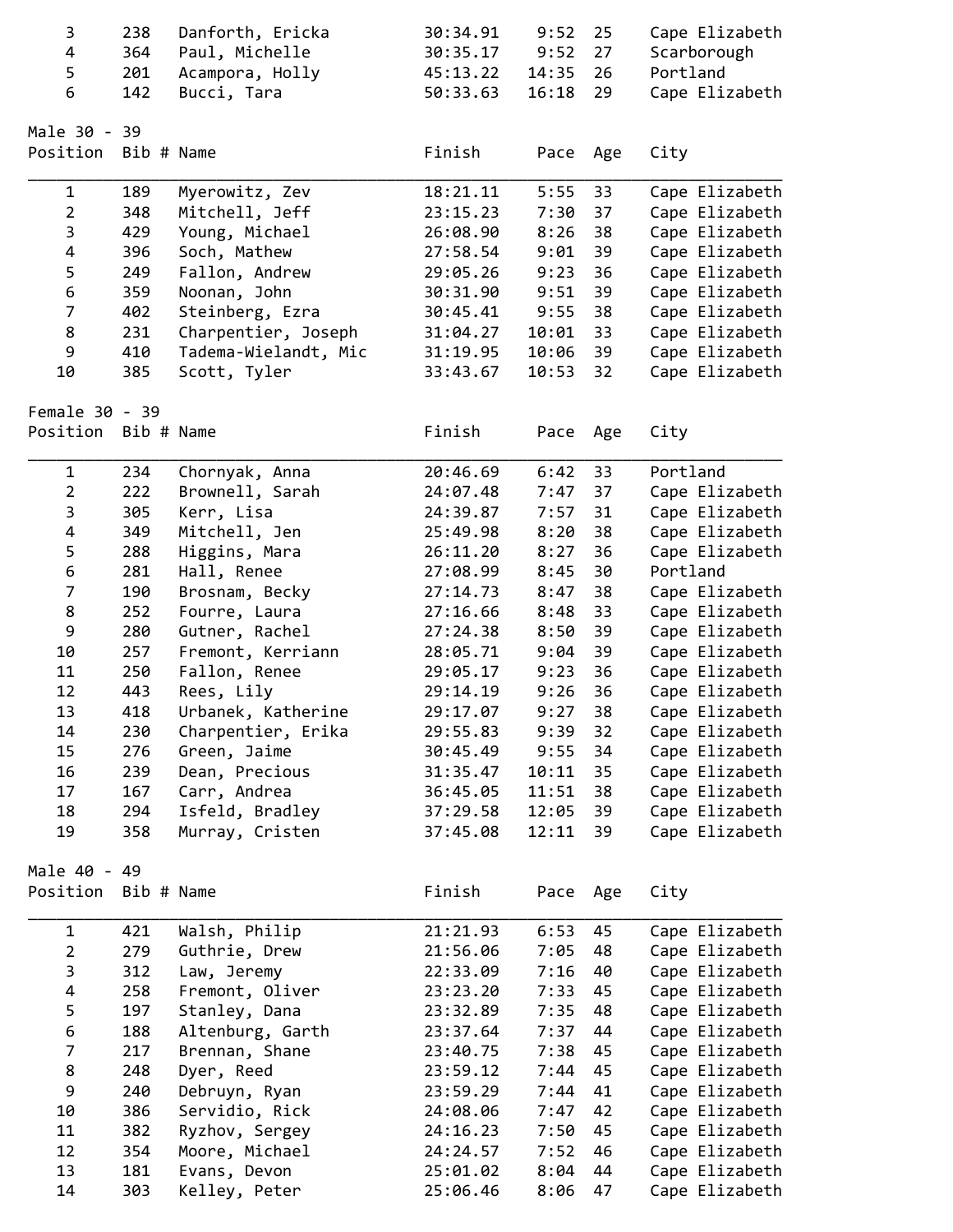| 15                      |            |                      |          |       |     |                |
|-------------------------|------------|----------------------|----------|-------|-----|----------------|
|                         | 339        | McVeigh, David       | 25:09.61 | 8:07  | 43  | Cape Elizabeth |
| 16                      | 447        | Abrahamsen, Bob      | 25:42.35 | 8:17  | 48  | Cape Elizabeth |
| 17                      | 311        | Kuhrt, Matthew       | 26:35.76 | 8:35  | 42  | Cape Elizabeth |
| 18                      | 449        | Kriskez, Jason       | 29:02.07 | 9:22  | 45  | Cape Elizabeth |
| 19                      | 176        | Johnson, Greg        | 29:42.79 | 9:35  | 45  | Cape Elizabeth |
| 20                      | 233        | Choi, John           | 29:55.04 | 9:39  | 45  | Cape Elizabeth |
| 21                      | 376        | Rhile, Ethan         | 30:28.00 | 9:50  | 43  | Cape Elizabeth |
| 22                      | 404        | Stoecklein, Teddy    | 30:29.65 | 9:50  | 46  | Cape Elizabeth |
|                         |            |                      |          |       |     |                |
| 23                      | 209        | Berman, Ari          | 31:13.07 | 10:04 | 45  | Cape Elizabeth |
| 24                      | 298        | Jacobson, David      | 31:50.83 | 10:16 | 46  | Cape Elizabeth |
| 25                      | 417        | Urbanek, Erik        | 32:51.58 | 10:36 | 47  | Cape Elizabeth |
| 26                      | 194        | Hoss, Gregg          | 33:23.26 | 10:46 | 44  | Cape Elizabeth |
| 27                      | 455        | Dinnerstein, Eric    | 33:41.83 | 10:52 | 48  | Cape Elizabeth |
| 28                      | 370        | Plourde, Allen       | 33:59.67 | 10:58 | 47  | Cape Elizabeth |
| 29                      | 415        | Tullmann, Christophe | 37:31.83 | 12:06 | 41  | Cape Elizabeth |
| 30                      | 393        | Smith, Bradley       | 38:59.03 | 12:35 | 44  | Cape Elizabeth |
| 31                      | 307        | Kleeman, Chris       | 39:10.96 | 12:38 | 44  | Cape Elizabeth |
| 32                      | 427        | Willitts, Sean       | 39:37.80 | 12:47 | 46  | Cape Elizabeth |
| 33                      | 324        | Martinez, Andres     | 40:15.73 | 12:59 | 42  | Cape Elizabeth |
| 34                      | 268        | Garvin, Jamie        | 43:30.84 | 14:02 | 41  | Cape Elizabeth |
|                         |            |                      |          |       |     |                |
| Female 40 - 49          |            |                      |          |       |     |                |
|                         |            |                      |          |       |     |                |
| Position                | Bib # Name |                      | Finish   | Pace  | Age | City           |
|                         |            |                      |          |       |     |                |
| $\mathbf{1}$            | 229        | Charles, Mindy       | 24:04.20 | 7:46  | 40  | Cape Elizabeth |
| $\overline{2}$          | 444        | Abrahamsen, Jill     | 25:17.99 | 8:09  | 44  | Cape Elizabeth |
| 3                       | 334        | McKenney, Jennifer   | 25:50.69 | 8:20  | 41  | Cape Elizabeth |
| $\overline{\mathbf{4}}$ | 389        | Shepard, Heidi       | 26:27.04 | 8:32  | 46  | Cape Elizabeth |
| 5                       | 458        | Bessette, Christine  | 26:37.77 | 8:35  | 41  | Dover NH       |
| 6                       | 283        | Harnden, Susannan    | 26:41.50 | 8:36  | 43  | Portland       |
| $\overline{7}$          | 313        | Law, Kara            | 27:18.89 | 8:48  | 44  | Cape Elizabeth |
| 8                       | 330        | McDermott, Jessica   | 27:53.40 | 8:59  | 44  | Cape Elizabeth |
| 9                       | 357        | Morris, Nina         | 28:34.39 | 9:13  | 40  | Cape Elizabeth |
|                         | 450        | Gill, Virginia       | 29:20.31 | 9:28  | 40  | Cape Elizabeth |
|                         |            |                      |          |       | 45  | Cape Elizabeth |
| 10                      |            |                      |          |       |     |                |
| 11                      | 227        | Buterbaugh, Carry    | 29:29.51 | 9:31  |     |                |
| 12                      | 362        | Nudd, Melinda        | 30:12.30 | 9:45  | 40  | Cape Elizabeth |
| 13                      | 244        | Delisle, Michele     | 30:26.05 | 9:49  | 45  | South Portland |
| 14                      | 310        | Kuhrt, Kate          | 30:29.44 | 9:50  | 43  | Cape Elizabeth |
| 15                      | 326        | Matzkin, Kristen     | 30:32.32 | 9:51  | 44  | Cape Elizabeth |
| 16                      | 446        | Abate, Michele       | 30:44.01 | 9:55  | 49  | Winchester MA  |
| 17                      | 373        | Raffaele, Kelly      | 31:29.91 | 10:09 | 41  | Cape Elizabeth |
| 18                      | 323        | Mallory, Leah        | 31:43.59 | 10:14 | 41  | Cape Elizabeth |
| 19                      | 316        | Lench, Mihaela       | 31:49.89 | 10:16 | 42  | Cape Elizabeth |
| 20                      | 350        | Monson, Amanda       | 32:17.99 | 10:25 | 42  | Cape Elizabeth |
| 21                      | 387        | Shaw, Bernadette     | 32:29.88 | 10:29 | 40  | Cape Elizabeth |
| 22                      | 270        | Gebhart, Laura       | 32:49.85 | 10:35 | 41  | Cape Elizabeth |
|                         |            |                      |          |       |     |                |
| 23                      | 425        | Willitts, Christina  | 33:24.95 | 10:46 | 45  | Cape Elizabeth |
| 24                      | 183        | Evans, Heather       | 33:30.14 | 10:48 | 45  | Cape Elizabeth |
| 25                      | 408        | Szala, Amanda        | 33:33.99 | 10:49 | 41  | Freeport       |
| 26                      | 205        | Barbieri, Rebecca    | 34:50.19 | 11:14 | 49  | Cape Elizabeth |
| 27                      | 319        | Liu, Na              | 35:13.07 | 11:22 | 44  | Cape Elizabeth |
| 28                      | 328        | Mayo, Adri           | 35:47.34 | 11:33 | 48  | Cape Elizabeth |
| 29                      | 411        | Teller, Paige        | 37:31.92 | 12:06 | 41  | Cape Elizabeth |
| 30                      | 172        | Frothingham, Heidi   | 38:33.07 | 12:26 | 40  | Cape Elizabeth |
| 31                      | 395        | Smith, Mary          | 38:58.86 | 12:34 | 47  | Cape Elizabeth |
| 32                      | 345        | Meyer, Angela        | 39:10.31 | 12:38 | 41  | Cape Elizabeth |
| 33                      | 221        | Brooking, Jennifer   | 40:45.79 | 13:09 | 41  | Cape Elizabeth |
| 34                      | 400        | Spier, Marci         | 41:22.19 | 13:21 | 41  | Cape Elizabeth |